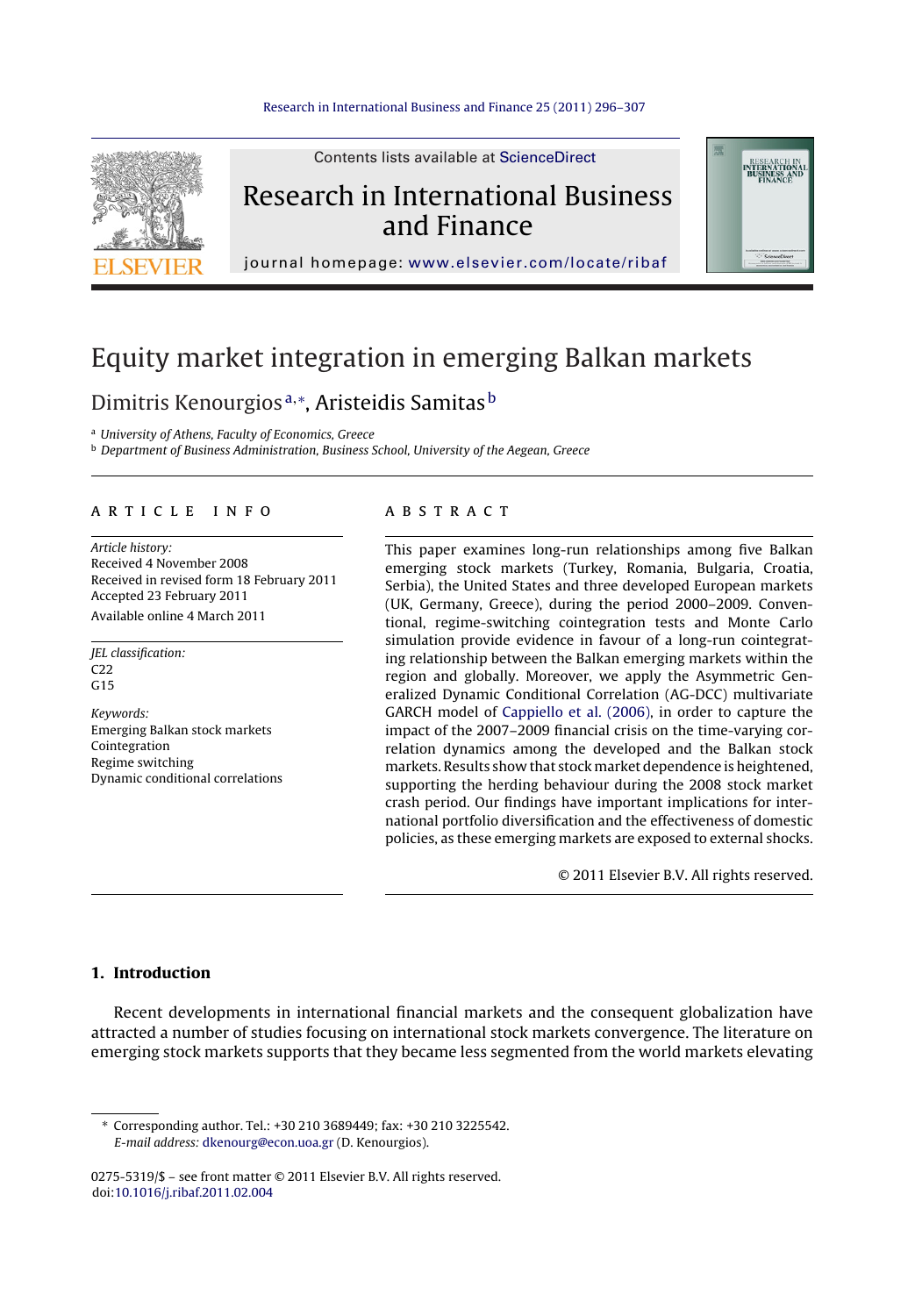the benefits of economic growth created via improvements in allocational efficiency and reductions in macroeconomic volatility (e.g., [Baele](#page--1-0) et [al.,](#page--1-0) [2004\).](#page--1-0)

Cointegration methodology developed by [Engle](#page--1-0) [and](#page--1-0) [Granger](#page--1-0) [\(1987\)](#page--1-0) and [Johansen](#page--1-0) [\(1988\)](#page--1-0) has been adopted in a numerous studies investigating the long-run relationships between international stock markets. These studies have traditionally focused on European and US mature equity markets, Asian and Latin American emerging markets and to a lesser extent on Central European stock markets, providing evidence on long-run interrelationships.<sup>1</sup>

However, the long-run stable equilibrium relationships conjectured by these techniques are not suitable for modeling the dynamic process of stock market integration as it is incomplete and continues to exhibit strong variations over time.<sup>2</sup> [Campos](#page--1-0) et [al.](#page--1-0) [\(1996\)](#page--1-0) and [Gregory](#page--1-0) [and](#page--1-0) [Hansen](#page--1-0) (1996) find that the time-varying relations along with some structural breaks are possible to deteriorate the power of cointegration tests, rejecting the null hypothesis of cointegration. Hence, their methodology takes into account the possibility of instability in short-run relations. Furthermore, their research based on Monte Carlo simulation technique verifies that when a shift in parameters takes place, standard test for cointegration lose power and provides false signals.

Despite the extensive use of Johansen and Gregory–Hansen cointegration tests on the examination of international equity market integration, scholars have been also using generalized autoregressive conditional heteroskedasticity (GARCH) family models to avoid the restriction of constant volatility implied by the aforementioned methodologies. A large body of literature applies several variants of GARCH models to accommodate the possibilities of non-normalities and asymmetries in the variance of returns (e.g., [Bekaert](#page--1-0) et [al.,](#page--1-0) [2002;](#page--1-0) [Baele,](#page--1-0) [2005\).](#page--1-0) However, most of the GARCH family models assume that correlation coefficients are constant over the sample period, while their multivariate variants suffer from the curse of dimensionality. Recently, two more advanced GARCH models have been developed. [Engle](#page--1-0) [\(2002\)](#page--1-0) develops a dynamic conditional correlation (DCC) GARCH model, which allows conditional asymmetries in both volatilities and correlations in a time-varying framework. Furthermore, [Cappiello](#page--1-0) et [al.](#page--1-0) [\(2006\)](#page--1-0) extend the original model of [Engle](#page--1-0) [\(2002\)](#page--1-0) and use the asymmetric generalized dynamic conditional correlation (AG-DCC) model to investigate asymmetries in conditional variances and correlation dynamics.

This paper examines the interrelationships among five Balkan emerging stock markets (Romania, Bulgaria, Serbia, Turkey and Croatia), the US and three developed European markets (UK, Germany, and Greece), during the period 2000–2009. Romania and Bulgaria have recently joined EU, while Turkey and Croatia remain EU accession candidates, and Serbia struggles to emerge from isolation and start negotiations for future EU enrolment. Following the existing literature, we initially employ a conventional empirical analysis to test the equity market integration hypothesis (Johansen and Gregory–Hansen residual-based cointegration tests and Monte Carlo simulation technique to test sensitivity of the cointegration estimation). However, to avoid the limitations of this analysis and provide more robust results, we also apply the AG-DCC model developed by [Cappiello](#page--1-0) et [al.](#page--1-0) [\(2006\).](#page--1-0) We estimate time-varying asymmetric conditional correlations between each developed market and all other Balkan markets during stable and crisis periods in order to examine the impact that the 2007–2009 financial crisis had on the integration of Balkan emerging equity markets. This multivariate process allows for series-specific news impact and smoothing parameters, permits conditional asymmetries in correlation dynamics and accounts for heteroskedasticity directly by estimating correlation coefficients using standardized residuals. Moreover, this specification is well suited to investigate the presence of asymmetric responses in conditional variances and correlations during periods of negative shocks.

<sup>1</sup> See, for example, [Francis](#page--1-0) [and](#page--1-0) [Leachman](#page--1-0) [\(1998\),](#page--1-0) [Phylaktis](#page--1-0) [\(1999\),](#page--1-0) [Manning](#page--1-0) [\(2002\),](#page--1-0) [Chen](#page--1-0) et [al.](#page--1-0) [\(2002\),](#page--1-0) [Chaudhuri](#page--1-0) [and](#page--1-0) [Wu](#page--1-0) [\(2003\),](#page--1-0) [Voronkova](#page--1-0) [\(2004\),](#page--1-0) [Syriopoulos](#page--1-0) [\(2006\),](#page--1-0) and [Samitas](#page--1-0) [and](#page--1-0) [Kenourgios](#page--1-0) [\(2007\).](#page--1-0)

 $<sup>2</sup>$  [Masih](#page--1-0) [and](#page--1-0) Masih [\(2002\)](#page--1-0) provide evidence that the Johansen procedure is heavily dependent on time series that exhibit few</sup> outlying observations. [Voronkova](#page--1-0) [\(2004\)](#page--1-0) adopts the Gregory and Hansen test and finds several equilibrium relations omitted by the conventional cointegration testing procedures, showing that long-run relations do not cease after a structural change has occurred. [Kim](#page--1-0) et [al.](#page--1-0) [\(2005\)](#page--1-0) support that only the existence of an equilibrating process and not the driving forces behind the long-run equilibrium are investigated in standard cointegration analyses.